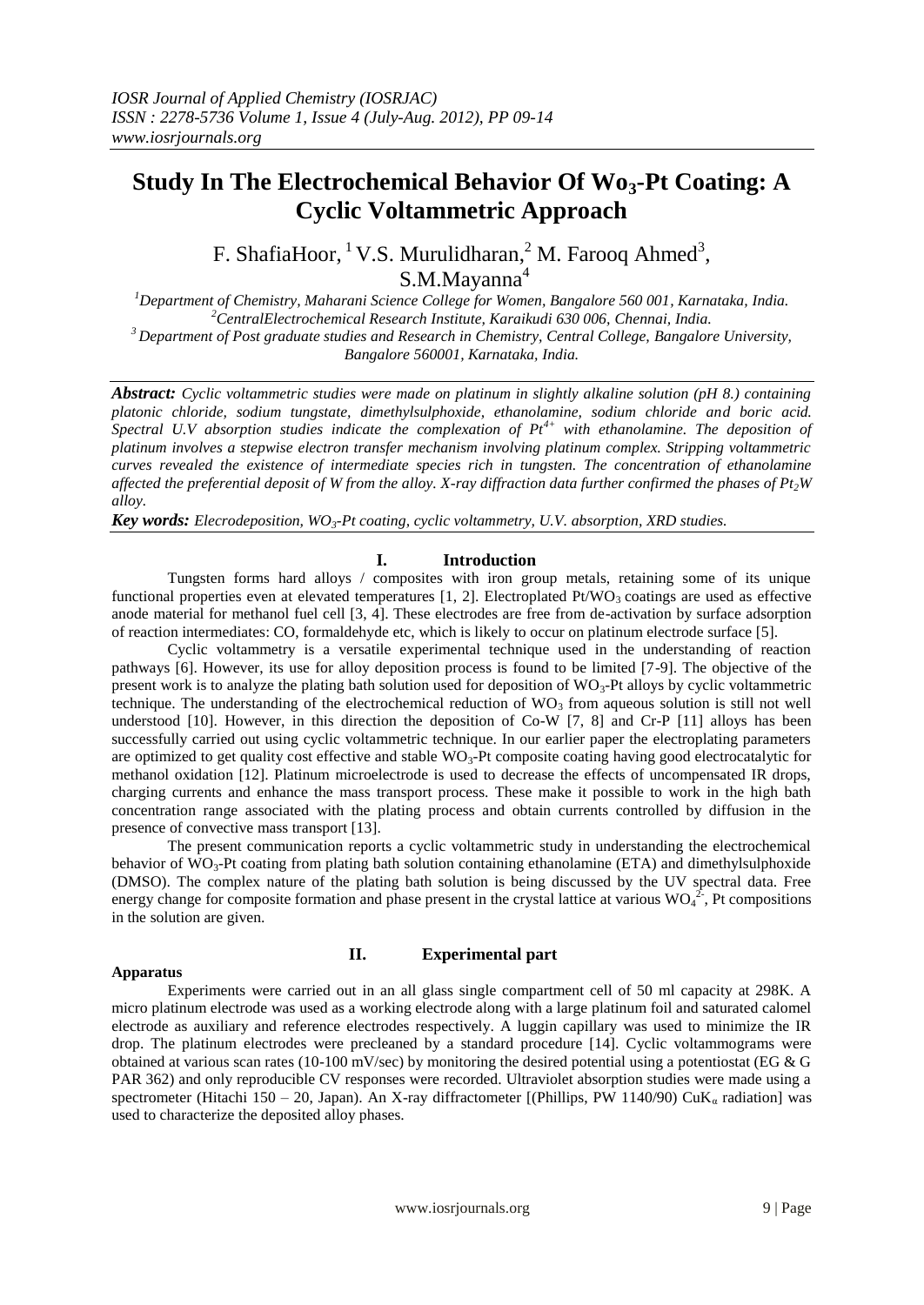### **Reagents**

All solutions were prepared by using double distilled water and AR grade chemicals. ETA after distillation was used to prepare a known concentration  $(0.01M < x < 0.1M)$  along with H<sub>2</sub>PtCl<sub>6</sub> (0.01M), DMSO (0.05M), Na<sub>2</sub>WO<sub>4</sub>(0.025  $\lt x \lt 0.025M$ ), NaCl (10 g/L) and H<sub>3</sub>BO<sub>3</sub> (20 g/L). The pH of the medium was maintained at  $8.0$  using  $H_2SO_4$  / NaOH.

### **III. Results and discussions**

The experiments were conducted in the presence of NaCl used as a conducting salt. Hydrogen overpotential values on Pt and W were sufficiently low [15]. Under these conditions, the deposition of  $WO_3$ -Pt involves co-deposition of  $H_2$  gas, which complicates the deposition process. In order to overcome this problem all the experiments

were carried out in the presence of  $H_3BO_3$  (20 g/L) and NaCl (10 g/L) [16].

### *Electrochemical Behavior of H2PtCl<sup>6</sup> - Influence of ETA and DMSO*

When polarized from – 1000mV to +1500 mV in a solution containing H<sub>2</sub>PtCl<sub>6</sub>, NaCl and H<sub>3</sub>BO<sub>3</sub> the forward scan exhibited an anodic peak at -670 mV (I) which predominates with sweep rate (Fig. 1). Another anodic peak at -400 mV (II) remained unchanged with sweep rate. In the reverse scan a cathodic peak (IV) appeared at -170 mV. Above 25 mV/s, another cathodic peak (III) appeared at -550 mV. Cathodic peak potentials (IV) became marked with sweep rate and varied with 30 mV /decade change of sweep rate.

Fig. 2 presents the cyclic voltammograms obtained in presence of DMSO. Forward scan exhibited an anodic peak (I) at -660 mV whose peak potentials were nearly constant. Above 50 mV/s, additional anodic peak (II) appeared at 750 mV. While reversing the scan cathodic peaks appeared at -180 mV (III) and at -470 (IV).Cathodic peak potential (IV) became significant with sweep.

When polarized from -1000 mV to + 1500 mV in a solution containing DMSO and ETA, the forward scan exhibited an anodic peak (I) at -720 mV while reversing the scan a cathodic peak (III) appeared at -180 mV. Above 25 mV/s scan rate, an additional anodic peak appeared at 325 mV (II). At 100 mV/s, three anodic peaks were seen to be followed by a cathodic peak at 900 mV in the reverse scan. Anodic peak (I) potential became nobler with increase in sweep rate (Fig. 3).

## *Electrochemical behavior of WO42- - influence of DMSO*

Fig. 4 represents the electrochemical behavior in tungstate solutions. Forward scan exhibited an anodic peak (I) at -600 mV whose peak potentials became nobler with sweep rate. While reversing the scan cathodic peaks appeared at 940 mV (II) and at -10 mV (III). The appearance of cathodic peak (II) may be due to the reduction of adsorbed oxygen followed by the reduction of multivalent tungstate ions. Cathodic peak potentials tend to become nobler with sweep rate.

# *Electrochemical behavior of WO42- and H2PtCl<sup>6</sup> – effect of ETA concentration*

In a solution containing  $H_2PtCl_6$  and ETA in a molar concentration ratio 1:1 the forward scan exhibited and anodic peak at -810 mV whose peak potential was invariant with sweep rate (Fig. 5A). Reverse scan exhibited cathodic peaks at -190 mV and -620 mV. Cathodic peak potentials became nobler with sweep rate. At 50 mV/s, an additional cathodic peak appeared at 1050 mV due to the reduction of adsorbed oxygen.

Fig. 5B represents the cyclic voltammograms with  $H_2PtCl_6$ : ETA molar ratio 1:2. Forward scan exhibited anodic peak at -780 mV whose peak potential became nobler with sweep rate. While reversing the scan a cathodic peak appeared at -240 mV and whose peak potentials became nobler with sweep rate. Only at 25 and 50 mV/s scan rate and additional peak at -700mV appeared. The appearance of multiple peaks suggest the reduction of platonic and tungstate complexes.

when the  $H_2PtCl_6$ : ETA molar ratio was raised to 1:5 (Fig. 5C) the forward scan exhibited anodic peak at -600 mV whose peak potentials became nobler with sweep rate. Cathodic peak potentials were nearly invariant with sweep rate. Above 25 mV/s, additional cathodic peaks were seen at 475 mV and at 1125 mV. These cathodic peaks were attributed to the reduction of adsorbed oxygen and platinum complex respectively.

When the H<sub>2</sub>PtCl<sub>6</sub>: ETA molar ratio was to 1:10, forward scan exhibited and anodic peak at -790 mV (Fig. 5D). Anodic peak potentials became nobler with increase in sweep rate. Reverse scan exhibited a cathodic peak at -570 mV. A cathodic peak appeared at -220 mV which remained nearly constant with sweep rate.

# *Electrochemical behavior of H2PtCl<sup>6</sup> - - Influence and H2PtCl<sup>6</sup> of WO42- concentration*

When the  $WO_4^{2-1}$  H<sub>2</sub>PtCl<sub>6</sub> molar ratio was 1: 1 the forward scan exhibited an anodic peak at -600 mV (Fig. 6B). Anodic peak potentials were nearly invariant. Above 25 mV/scan rate, cathodic peaks appeared at 1075 mV, 525 mV and at 50 mV. All the peaks suggest the reduction of adsorbed oxygen, tungsten and platinum complexes.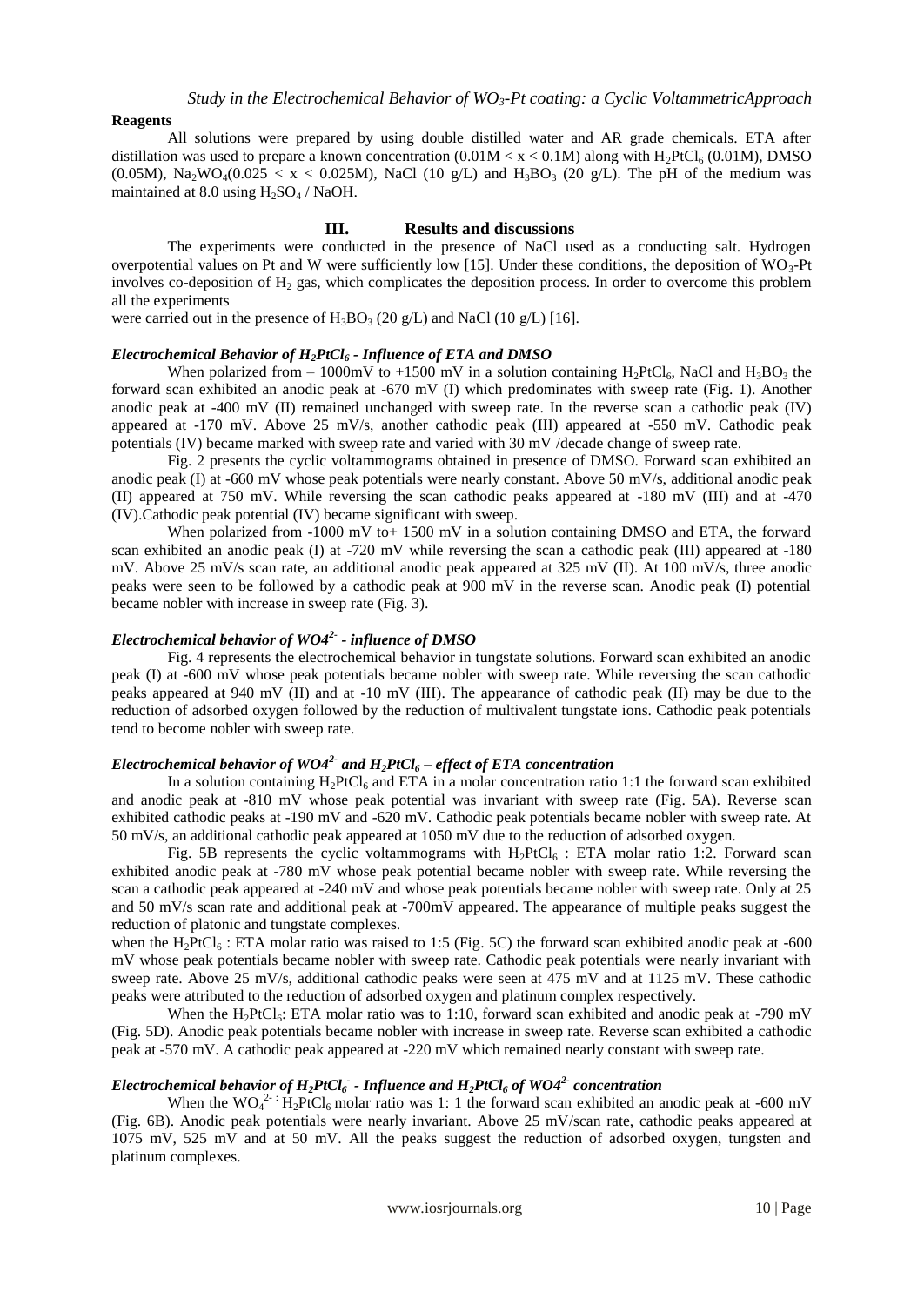Fig. 6A presents the cyclic voltammograms obtained from solution of  $WO^{2-4}H_2PtCl_6$  in a molar ratio of 2.5 :1. Forward scan exhibited an anodic peak at -790 mV. Reverse scan exhibited cathodic peaks at -220 mV and at -570 mV. Above 25 mV/s scan rate, additional anodic peaks appeared at 325 mV and cathodic peak at - 570 mV disappeared. Cathodic peak potential at -220 mV did not vary with sweep rate.

When polarized from -1000 mV to +1500mV, the forward scan exhibited an anodic peak at -770 mV. (Fig. 6C) in  $WO^2$ <sub>4</sub>  $H_2PtCl_6$  molar ratio of 5:1. On reversing the scan a cathodic peak was seen at -250 mV. Above 50 mV/s scan rate, additional anodic peaks were obtained at 379 mV. Cathodic peak potentials at -250 mV became active with sweep rate.

Fig. 6D presents the electrochemical characteristics obtained from  $WO^2$  and  $H_2PtCl_6$  in a molar ratio of 10:1. Anodic peak was seen at -700 mV. While reversing the scan cathodic peaks appeared at -150 mV and at - 575 mV. Cathodic peak potentials became significant with sweep rate.

### *UV absorption spectral studied*

In supporting the results obtained by cyclic voltammetric studies of the plating bath solution for its complex nature, electronic spectra of the solution containing  $Pt^{4+}$ , WO<sup>2-</sup><sub>4</sub> with ETA have been recorded. Electronic absorption spectrum of solution containing  $Pt^{4+}$  and ETA exhibits a strong band at 38230 cm<sup>-1</sup> (Fig. 7) which is characteristics if  $\Pi \rightarrow e^g$  transitions. This corresponds to first chloride to meal charge transfer band of the complex octahedral geometry [17]. Under the present experimental conditions,  $WO^2$  ions do not form complex with ETA.

### **IV. Discussion**

In ETA solution  $H_2PtCl_6$ , the observed cathodic peak at -180 mV (Fig. 3) is due to the reduction of platinic complexes. If the form  $[PtL_2Cl_2]^2$  where L is the ETA ligand, reduction occurs as

| $[PtL_2Cl_2]^2$ + e | $[PtCl2]+2L$           | (1) |
|---------------------|------------------------|-----|
| $[PtCl2]- + e$      | $\rightarrow$ Pt + 2Cl | (2) |

Many theories and mechanisms have been proposed for the deposition of reluctant metal like W in the presence of transition metals. However, some of these theories have no supportive experimental evidence. In the present case, the second cathodic peak current (Table 1) varied with ETA concentration, indicating that ETA aids the deposition of  $WO_3$ Pt by complexing with Pt. Second cathodic peak current did not vary uniformly with tungstate concentration at all sweep rates. This suggests that tungsten may not form complex with ETA. This is in accordance with the UV spectral data (Fig. 7).

The dissolution of tungsten from the alloy was found to depend on the concentration of ETA present in solution. Presence of ETA favored dissolution, which is in support of the observed results i.e., increasing of anodic peak current and peak potential becoming nobler with ETA concentration (Table 2).

The reversible potential of W /  $WO<sup>2-</sup>_{4}$  ions in solution,  $W + 8 \text{ OH}$   $\longrightarrow WO^2_4 + 4 \text{ H}_2\text{O} + 6e$  (3) At pH 8.0 can be calculated from  $E_{r, W} = E^{o}$ <sub>W</sub> +(RT/6F) ln [a<sub>WO4</sub><sup>2-</sup>  $\blacksquare$ 

Where  $E^{\circ}_{\mathbf{w}}$  is the standard potential for tungsten and  $a_{\text{WO4}}^2$  is the activity of tungstate ions.

 $E_{r,W\text{-aloy}} = E_{\text{W}}^{\text{o}} + (RT/6F) \ln \left[ a_{\text{WO4}}^2 / a_{\text{W, alloy}} \right]$  II

 $E_{r, Wallov}$  is the reversible potential of W in the intermetallic compound (it is assumed that the surface energy contribution at the inter face of the alloy / electrolyte is negligible).  $a_{W, \text{ alloy}}$  is the activity of the W in the intermetallic compound.

The difference,

 $-\Delta E = E_{r,W} - E_{r,W}\text{-allov}$ 

 $=$  (RT/6F) ln  $[a_{\text{WO4}}^2]$  $-6F\Delta E = (RT/6F) \ln \left[ a_{WOA}^2 \right] = \Delta G$  III

As a first approximation,  $\Delta G = -6F \Delta E$ . The free energy of alloy formation can be calculated from the anodic peak intersection potential. Variation of ΔG with increase in W content indicates the formation of intermetallic phases (Table 3).

Table 4 gives the X-ray diffraction data obtained on the alloy deposit on copper obtained from various solutions. When the alloy contained more tungsten, more phases were seen. Full width at half maximum (FWHM) values of these deposits revealed higher crystallanity with particle diameter  $\approx 8$  nm (WO<sup>2</sup><sub>4</sub>Pt = 10: 1 in the bath solution) obtained by Debye- Scherrer equation [19]. The appearances of oxides of platinum and W are due to the formation of air formed films on the deposit.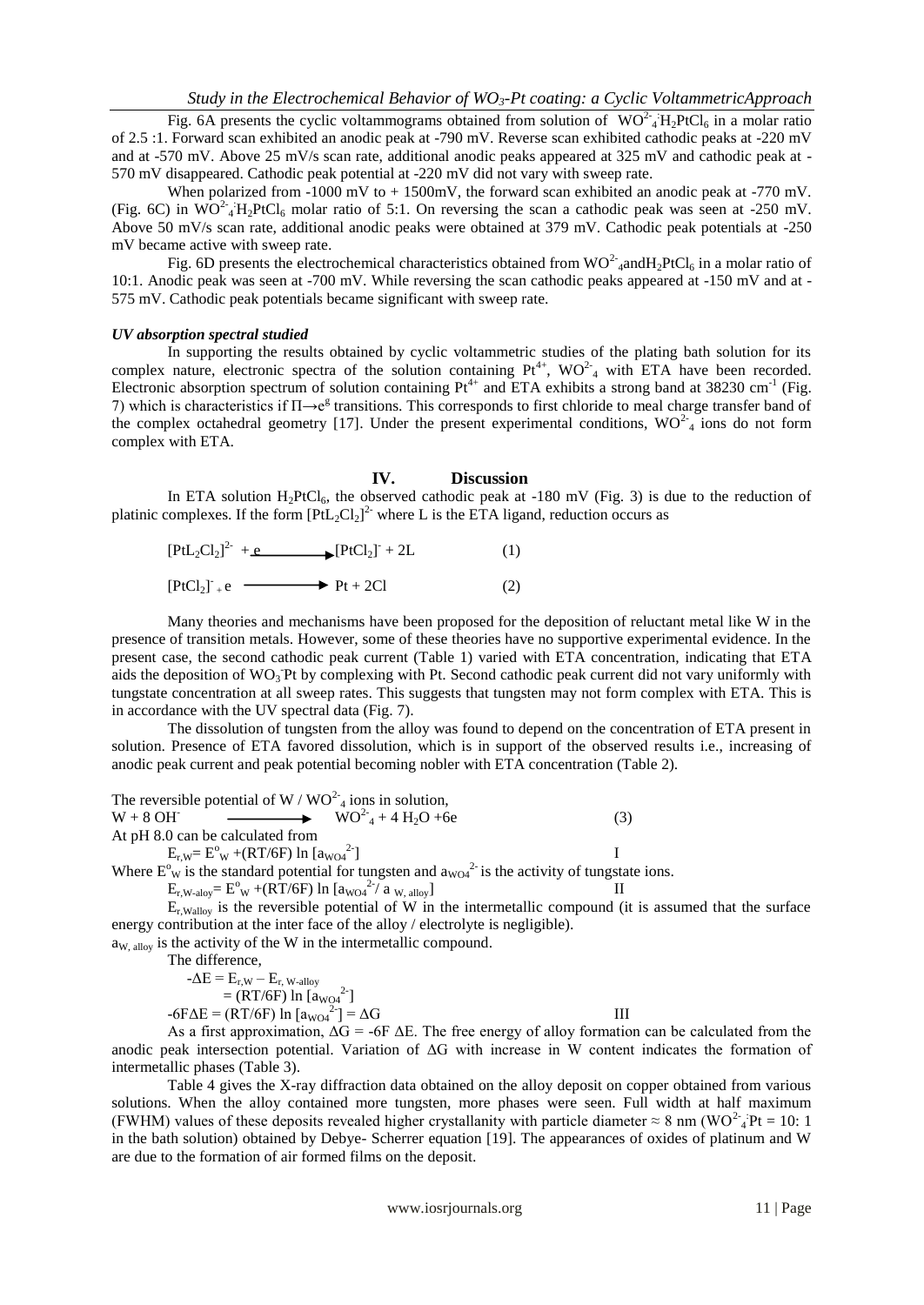### **V. Conclusions.**

ETA preferentially forms complex with  $Pt^{4-}$  ions, which undergoes stepwise reduction to platinum. During deposition, the hydrogen evolution is reduced considerably by using  $H_3BO_3$  and NaCl in the plating bath solution. The dissolution of W from the alloy favoring in the presence of appreciable concentration of ETA. The variation of negative free energy change with the change in W concentration indicates the formation of intermetallic phases rich in W, XRD pattern revealed the presence of varying phases.

### **VI. Acknowledgement**

One of the authors (F. ShafiaHoor) wishes to thank CSIR, New Delhi for providing the financial assistance in the form of Senior Research and Maharani's ScienceCollege for women, Bangalore for encouraging to publishthis work

#### **References**

- [1]. J.P Wittewuar and T.G. Nietu, *AD. Mater.Proces,*142 (1992) 28.
- [2]. L. Ramesh, B.S. Sheshadri and S.M. Mayanna, *Trans IMF* 76, (1998) 101.
- [3]. P.V. Kulesza, L.R. Faulkner and *J. Electoanal.Chem.,* 259 (1989) 81.
- [4]. 4.P.K. Shen and A.C.C. Tseung, *J. Electrochem. Soc.* 141 (11) (1994) 3082.
- [5]. H. Matsui and T. Hisano, *Bull. Chem. Soc. Jpn*. 60 (1987) 863.
- 
- [6]. P.T. Kissinge and W.R. Heineman, *J. Chem.Edu*.60 (1983) 702. [7]. K. Wikiela and J. Osteryoung, *J. App. Electrochem.*22 (1992) 506.
- 
- [8]. C.L.Aravinda, V.S. Muraliharan and S.M. Mayanna, *J. App. Electrochem.*30 (2000) 601. [9]. C.L.Aravinda, V.S. Muraliharan and S.M. Mayanna, *J. App. Electrochem.,* 30 (2000) 1227.
- [10]. T.A. Alekhina, I.A. Shoshina and B.G. Karbson, *Electrokhimiya* 30 (1994) 285.
- [11]. C.N. Tharamani, V.S. Muraliharan and S.M. Mayanna, *Int. J. Electrochem. Sci.* 2 (2007) 734-746.
- [12]. F. ShafiaHoor, M.F. Ahmed and S.M. Mayanna, *J. Solid State electrochemistry* 8 (2004) 572-576.
- [13]. N. Howrath and D. Pletcher, *J. App. Electrochem.*22 (1992) 506.
- [14]. R. Greef, *Instrumntal Methods in Electrochemistry* (Eds: R. Peat, L.M. Peter, D. Pletcher, J. Robinson), Ellis Horwood, Chichester, 1985, p.359.
- [15]. David R. Lide*' Hand Book of Chemistry and Physics',* (Edn: 76), CRC Press (195-96).
- [16]. T. Mimani, Munichandraiah and S.M. Mayanna,*J. App. Electrochem*. 23 (1993) 339.
- [17]. A.B.P Lever, *'Inorganic Electronic Spectroscopy'*, Elsevier, Amsterdam ,1984.
- 
- [18]. JCPDS*-International Centre for diffraction Procedures for Polycrystalline.* [19]. H.P Klug, *X-ray Diffraction Procedures for Polycrystalline and Amorphous Materials* (Ed: L. Alexander), Wiley/Interscience, New York,1980.



**Figure 1**



**Figure 2**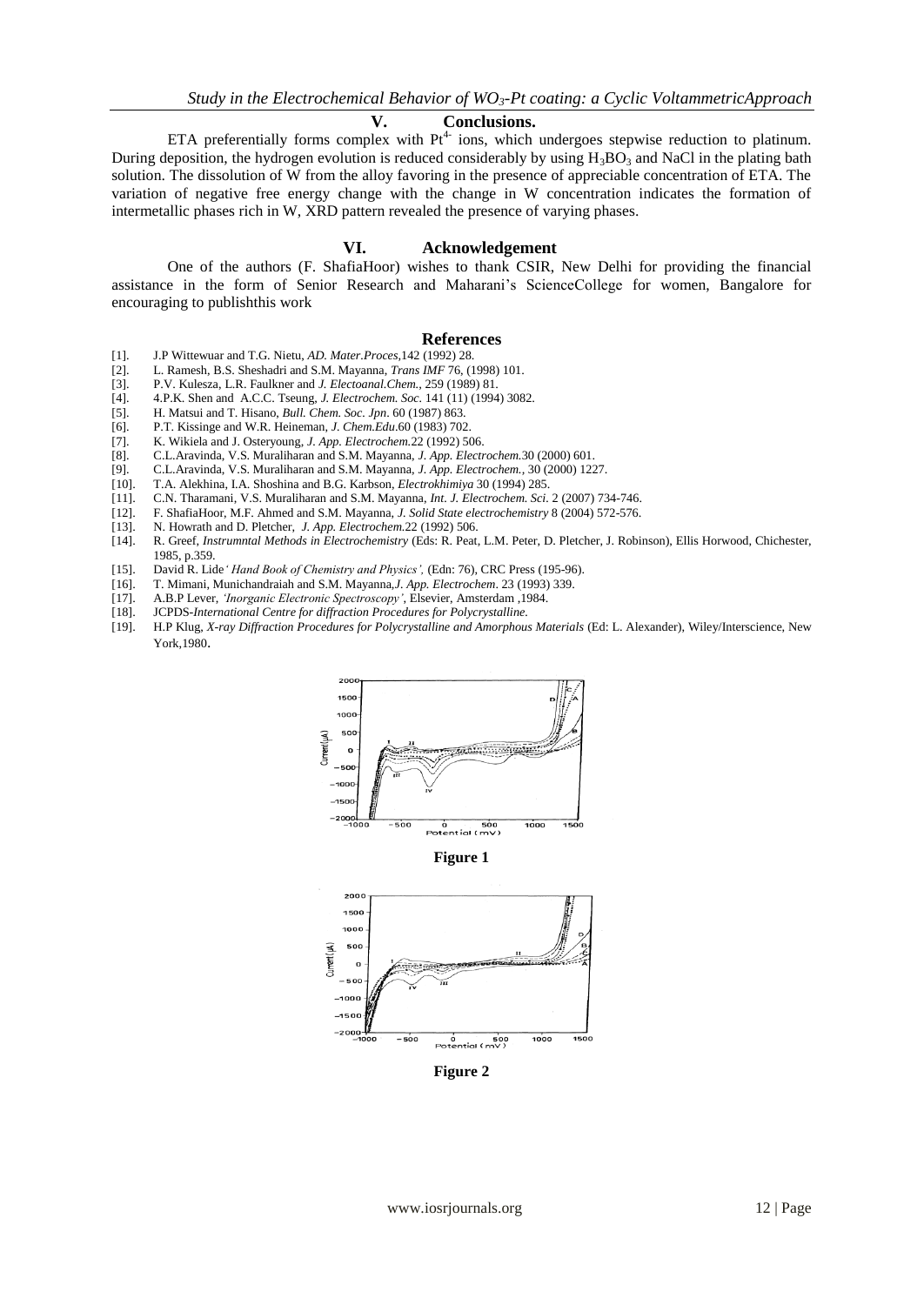

**Table 1**. Parameters derived for the deposition of alloy form cyclic voltammograms – effect of ETA concentration.

| Concentration of ETA (M)               |                   | Second cathodic peak current (µA) |  |  |
|----------------------------------------|-------------------|-----------------------------------|--|--|
|                                        | $\left( a\right)$ | w                                 |  |  |
|                                        | ----              | 385                               |  |  |
| $\frac{10^{-2}}{2 \text{ x } 10^{-2}}$ | 344               | 535                               |  |  |
| 5 x 10-2                               | 547               | 915                               |  |  |
| $1 \times 10^{-1}$                     | 2500              | 3515                              |  |  |

(a) sweep rate at 50 mV/s (b) sweep rate 100 mV/s.

www.iosrjournals.org 13 | Page